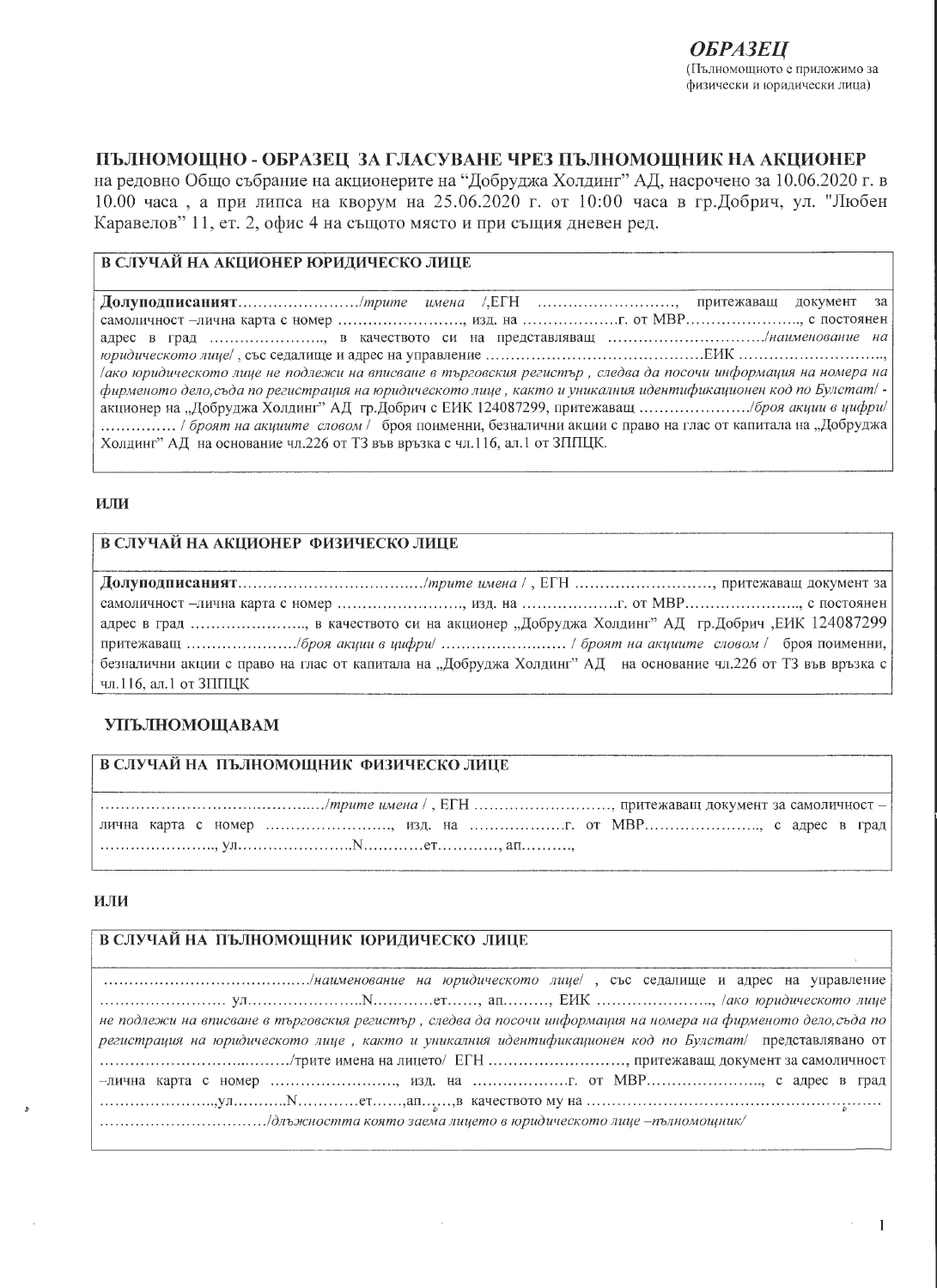да представлява управляваното от мен дружество/ да ме представлява/ на редовното Общо събрание на акционерите на "ДОБРУДЖА ХОЛДИНГ" АД, което ще се проведе на 10.06.2020 г. от 10:00 часа, а при липса на кворум на 25.06.2020 г. от 10:00 часа в гр.Добрич, ул. "Любен Карвелов" 11, ет. 2, офис 4, на същото място и при същия дневен ред и да гласува с 1..................../ (броя на акциите в цифри, които пълномощникът има право да гласува) /... ... ... ... ... ... ... ./ (броя на акциите словом с които пълномощникът има право да гласува) броя акции от капитала на "Добруджа Холдинг" АД по въпросите от дневния ред съгласно указания по-долу начин, а именно:

1. По т.1 от дневния ред: Приемане на Годишния доклад на Съвета на директорите за дейността на дружеството през 2019 г.; Проект за решение - ОС приема Годишния доклад на Съвета на директорите за дейността на дружеството през 2019 г.;

Начин на гласуване: посочва се един от следните начини : За; Против; По своя преценка ; Въздържал се ;

/ненужното се зачертава, изтрива/

2. По т. 2 от дневния ред: Приемане на Годишния финансов отчет на дружеството за 2019 г. Проект за решение - ОС приема Годишния финансов отчет на дружеството за 2019г.;

Начин на гласуване: посочва се един от следните начини : За; Против; По своя преценка ; Въздържал се ;

/ненужното се зачертава, изтрива/

3. По т.3 от дневния ред : Приемане на доклада на директора за връзки с инвеститорите за дейността му през 2019 г.; Проект за решение - ОС приема доклада на директора за връзки с инвеститорите за дейността му през 2019 г.

Начин на гласуване: посочва се един от следните начини : За; Против; По своя преценка; Въздържал се;

/ненужното се зачертава, изтрива/

4. По т.4 от дневния ред: Приемане на доклада на регистриран одитор Специализирано одиторско

предприятие «ОДИТА» ООД с рег. номер 052 от регистъра на ИДЕС за 2019 г. Проект за решение

-ОС приема доклада на Специализирано одиторско предприятие << ОДИТА>> ООД с рег. номер

052 на ИДЕС за 2019 г.;

Начин на гласуване: посочва се един от следните начини : За; Против; По своя преценка ; Въздържал се ;

/ненужното се зачертава, изтрива/

5. По т.5 от дневния ред : Избор на регистриран одитор, за проверка и заверка на Годишния финансов отчет на дружеството за 2020 г.; Проект за решение - ОС избира предложения от СД Специализирано одиторско предприятие<< Одита>> ООД, с рег. номер 052 от регистъра на ИДЕС за проверка и заверка на ГФО за 2020 г.:

Начин на гласуване: посочва се един от следните начини : За; Против; По своя преценка ; Въздържал се ;

/ненужното се зачертава, изтрива/

6. По т. 6 от дневния ред: Приемане на доклада на Одитния комитет, за дейността му през 2019 г.

Проект за решение – ОС приема доклада на Одитния комитет за дейността му през 2019 г.

Начин на гласуване: посочва се един от следните начини : За; Против; По своя преценка ; Въздържал се ; /ненужното се зачертава, изтрива

7. По т. 7 от дневния ред : Избор на Одитен комитет на дружеството съгласно ЗНФО, за 2020 г.;

Проект за решение – ОС преизбира членовете на Одитния комитет за нов едногодишен мандат.

Начин на гласуване: посочва се един от следните начини : За; Против; По своя преценка ; Въздържал се ;

/ненужното се зачертава, изтрива/

8. По т. 8 от дневния ред: Освобождаване от отговорност на членовете на СД за дейността им през 2019 г.; Проект за решение - ОС освобождава от отговорност членовете на СД за дейността им през 2019 г

 $\mathcal{D}$ 

 $\overline{\phantom{a}}$